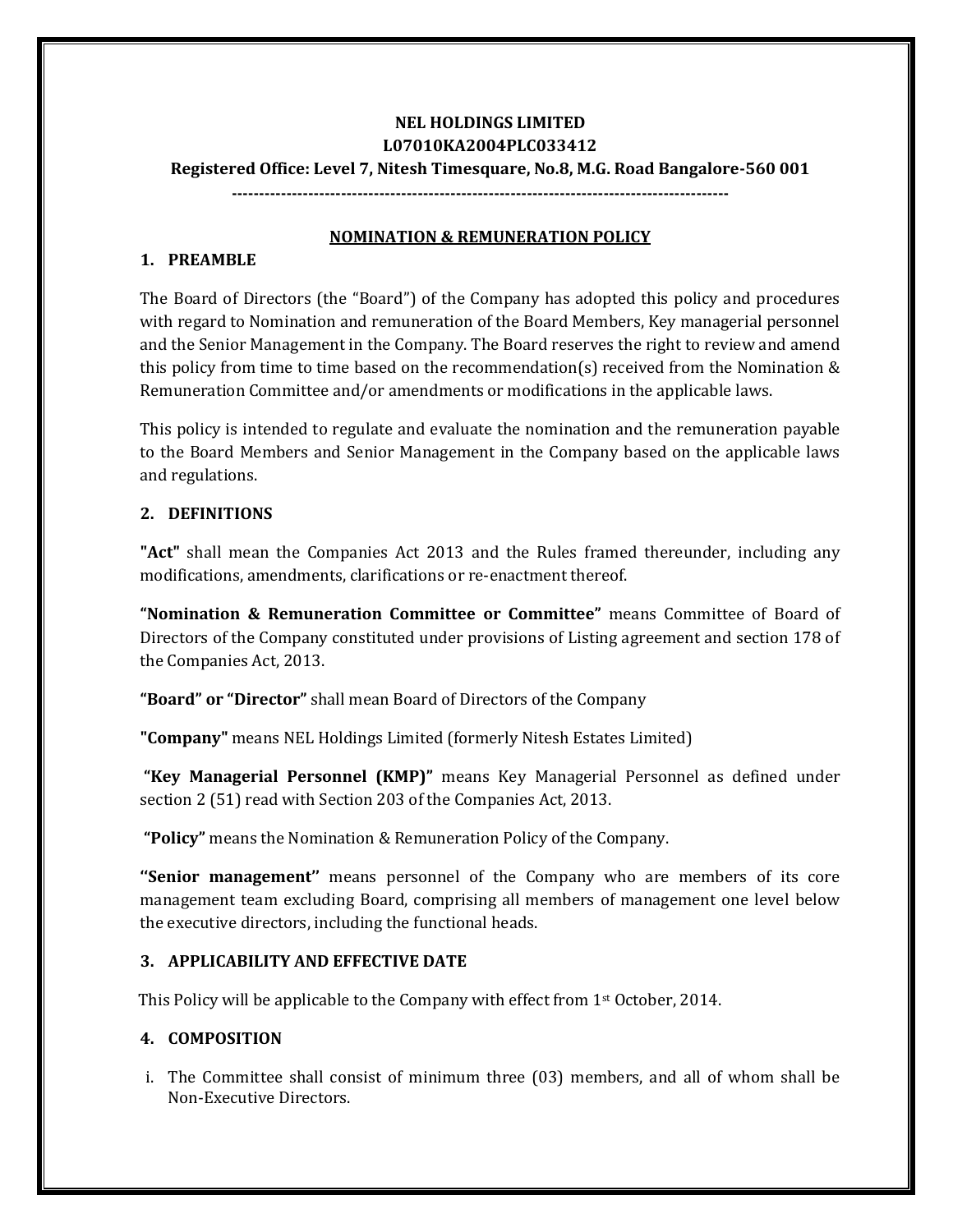- ii. Majority should be Independent Directors.
- iii. Chairman should be an Independent Director. Chairperson of the Company may be appointed as a member of the Committee but shall not Chair the Committee.
- iv. Minimum two (2) members shall constitute quorum for the Committee meetings.

### **5. MEETINGS**

The meeting of the Committee shall be held at such regular intervals as may be required.

#### **6. OBJECTIVE:**

The Committee will assist the Board of Directors of the Company to:-

- i. Determine, review and propose compensation principles/ policies for the Company
- ii. Setting the compensation of the Company's Directors, KMPs (as defined under Companies Act, 2013) and Senior Management.
- iii. Approve payments to the managerial personnel as per the policy laid down by the committee
- iv. Assess and review compensation policy and plans recommended by the management
- v. Recommend names to the Board of Directors for appointment of both Executive and Non-Executive including Independent Directors on the Board etc.
- vi. Devising a policy on Board diversity.

### **7. RESPONSIBILITIES AND DUTIES:**

The responsibilities and duties of the Committee can be categorized into:-

#### **A. Nomination Policy:**

- a) Lay down the principles and policy for the selection, criteria for evaluation and Retirement of Independent and Non- Executive Directors.
- b) Identify persons who are qualified to become directors-Independent, non-Executive & Executive and also persons who may be appointed in Senior Management in accordance with the criteria laid down, recommend to the Board of Directors their appointment and removal and shall carry out evaluation of every director's performance.
- c) Formulate the criteria for determining qualifications, positive attributes and independence of a director and recommend to the Board of Directors a policy, relating to the remuneration for the directors, key managerial personnel and Senior management.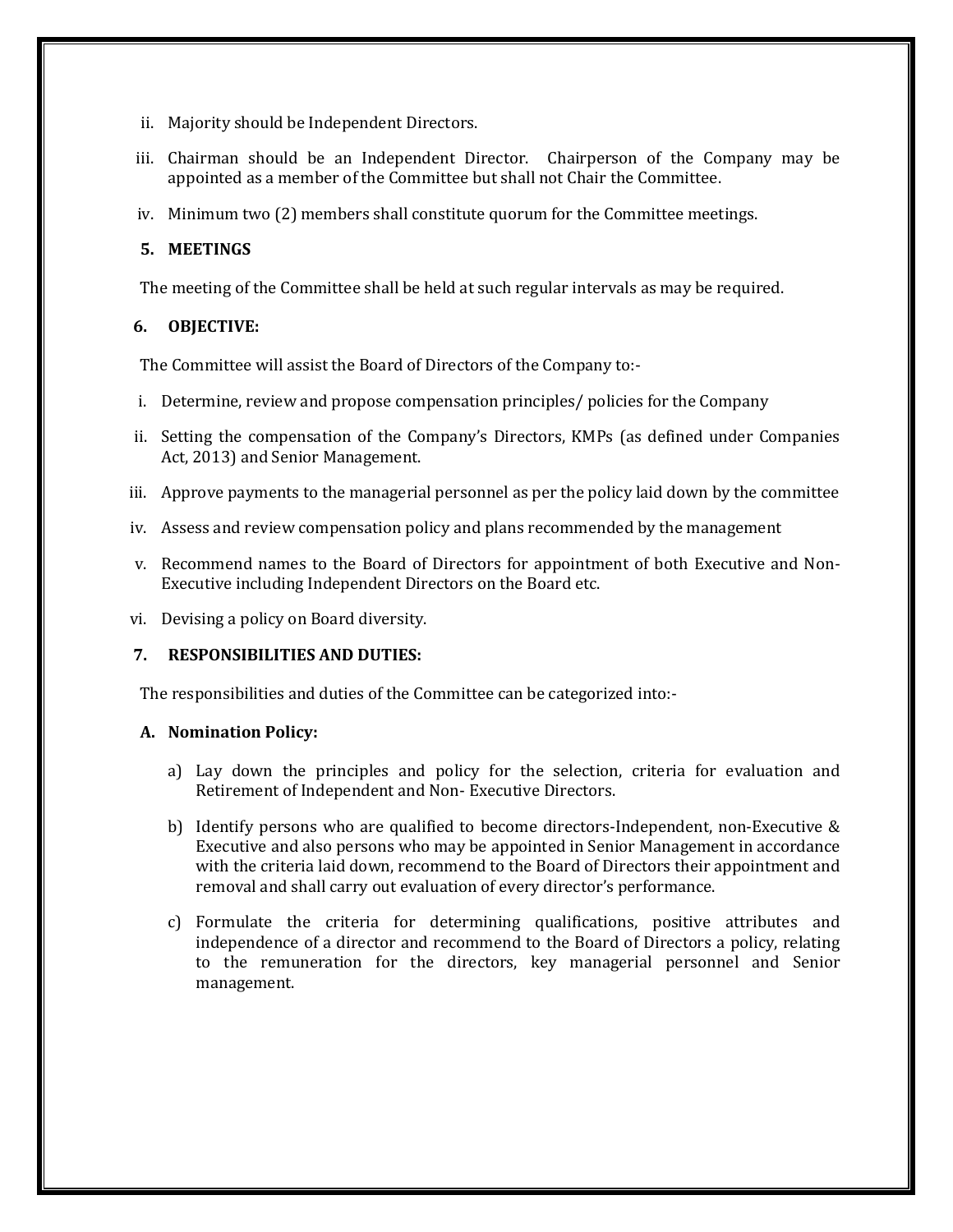#### **B. Remuneration Policy:**

- a) Submission of the Remuneration Policy to the Board for their approval
- b) The Committee will provide compensation plans and practices on the basis of Remuneration principles
- c) Describe main roles, responsibilities and competencies involved in the Remuneration process
- d) Provide specific guidelines for the setting of Board of Directors and Executive Board members' remuneration
- e) The Committee would also review the company's Remuneration principles
- f) The Committee will specify the sitting fees payable to Non- Executive / Independent Director for attending meetings of Board or Committee thereof provided the same shall not exceed the prescribed limits under the Act.
- g) The Committee would periodically review the implementation of the Remuneration Policy
- h) The Committee may look into the Company's Internal Audit function limited to performing periodic reviews on the Remuneration to ensure the applicable rules and standards are complied with.
- i) The Committee would set working standards for determining the Remuneration of the members of the senior management of the company and recommend to the Board for their approval.
- j) The Committee would review and recommend the bonus/ performance pay to the Executive Directors to the Board.
- k) Review and recommend to the Board of Director for approval of any Mandatory Disclosures of the Management Compensation
- l) The Committee shall ensure, that:
	- i. the level and composition of remuneration is reasonable and sufficient to attract, retain and motivate directors of the quality required to run the Company successfully;
	- ii. relationship of remuneration to performance is clear and meets appropriate performance benchmarks; and
	- iii. remuneration to directors, key managerial personnel and senior management involves a balance between fixed and incentive pay reflecting short and long-term performance objectives appropriate to the working of the company and its goals

#### **8. PERFORMANCE REVIEW:**

a) The Committee would review competitor's market data, trend analysis, Performance and the methodology for determining annual Remuneration pools with the management.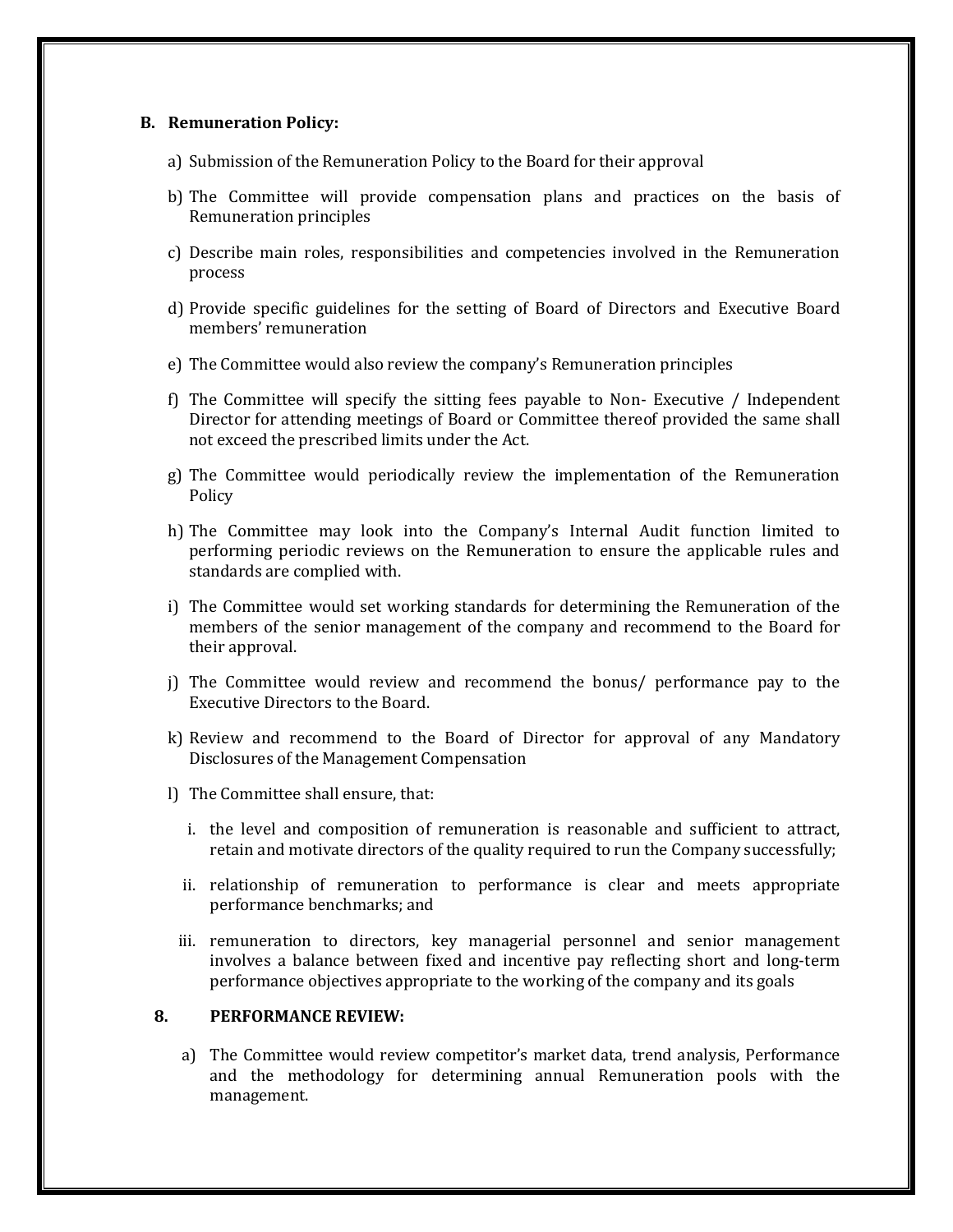- b) The Committee would assess individual performance evaluations of the Executive Board members including their performance inclusive of managing risk, compliance to the code of conduct etc.
- c) The committee would get the inputs from the Company's internal control function, Code of Conduct for reviewing the performance.

### **9. REPORTING TO THE BOARD OF DIRECTOR:**

- a) The Committee would provide a periodical report to the Board of Directors on its activities, implementation of the Remuneration Policy and adhering to the applicable standards and rules and Remuneration paid to the Executive Board members.
- b) The Committee would review and approve the annual Remuneration report prior to the Board of Directors approval, and ensure that the same will satisfy the Remuneration principles, policy, plans for the year.
- c) The Committee would review the compensation setting process on annual basis.

#### **10. DISCLOSURES**

- a) The Company is required to disclose the remuneration policy and evaluation criteria in the Annual Report.
- b) The Company is also required to disclose pecuniary relationship or transaction of the nonexecutive directors vis-à-vis the Company and to make all other disclosures as required under Clause 49 of the Listing Agreement with the Stock exchange in the Annual Report of the Company.

#### **11. GENERAL**

This Policy and any amendments or replacements thereof will be communicated to the Board members, Key Managerial Personnel, the Senior management and other concerned persons. Nothing in this Policy shall override any provisions of law made in respect of any matter stated herein.

#### **EVALUATION OF DIRECTORS**

#### **Companies Act 2013:**

Section 134: Board's Report shall include a statement indicating the manner in which formal annual evaluation has been made by the Board of its own performance and that of its committees and individual directors.

Section 178 (2): The NRC shall carry out evaluation of every director's performance.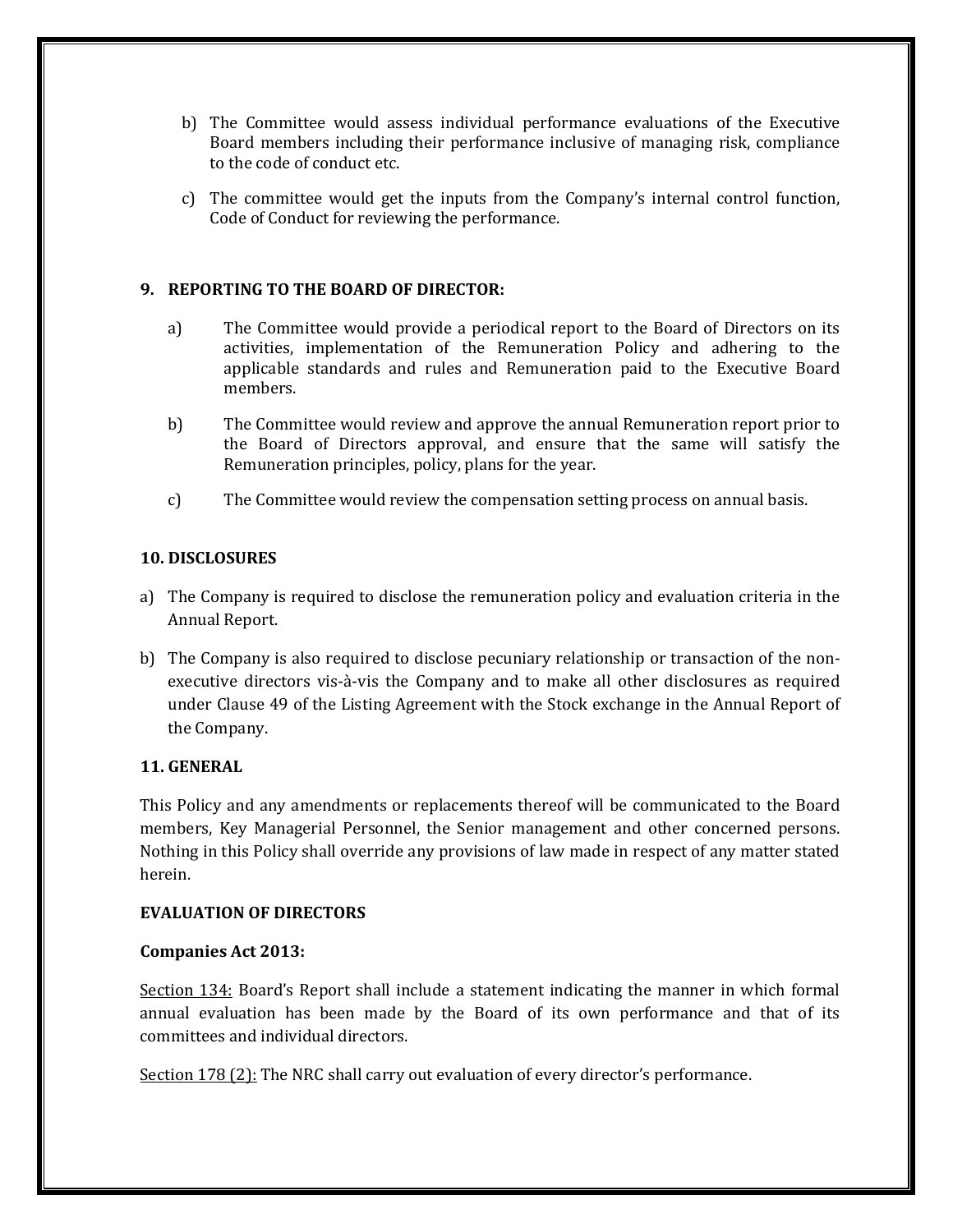#### Schedule IV (code of Independent Directors):

- The Independent Directors shall bring an objective view in the evaluation of the performance of board and management.
- The performance evaluation of independent directors shall be done by the entire Board of Directors, excluding the director being evaluated.
- On the basis of the report of performance evaluation, it shall be determined whether to extend or continue the term of appointment of the independent director.

### **Listing Agreement**

Key functions of the Board include Monitoring and reviewing Board Evaluation framework.

The role of the NRC shall include the following:

Formulation of criteria for evaluation of IDs and the Board;

### Performance evaluation of Independent Directors:

- a. The Nomination Committee shall lay down the evaluation criteria for performance evaluation of Independent Directors.
- b. The company shall disclose the aforesaid criteria for performance evaluation in its Annual Report.
- c. The performance evaluation of Independent Directors shall be done by the entire Board of Directors (excluding the director being evaluated).
- d. On the basis of the report of performance evaluation, it shall be determined whether to extend or continue the term of appointment of the independent director.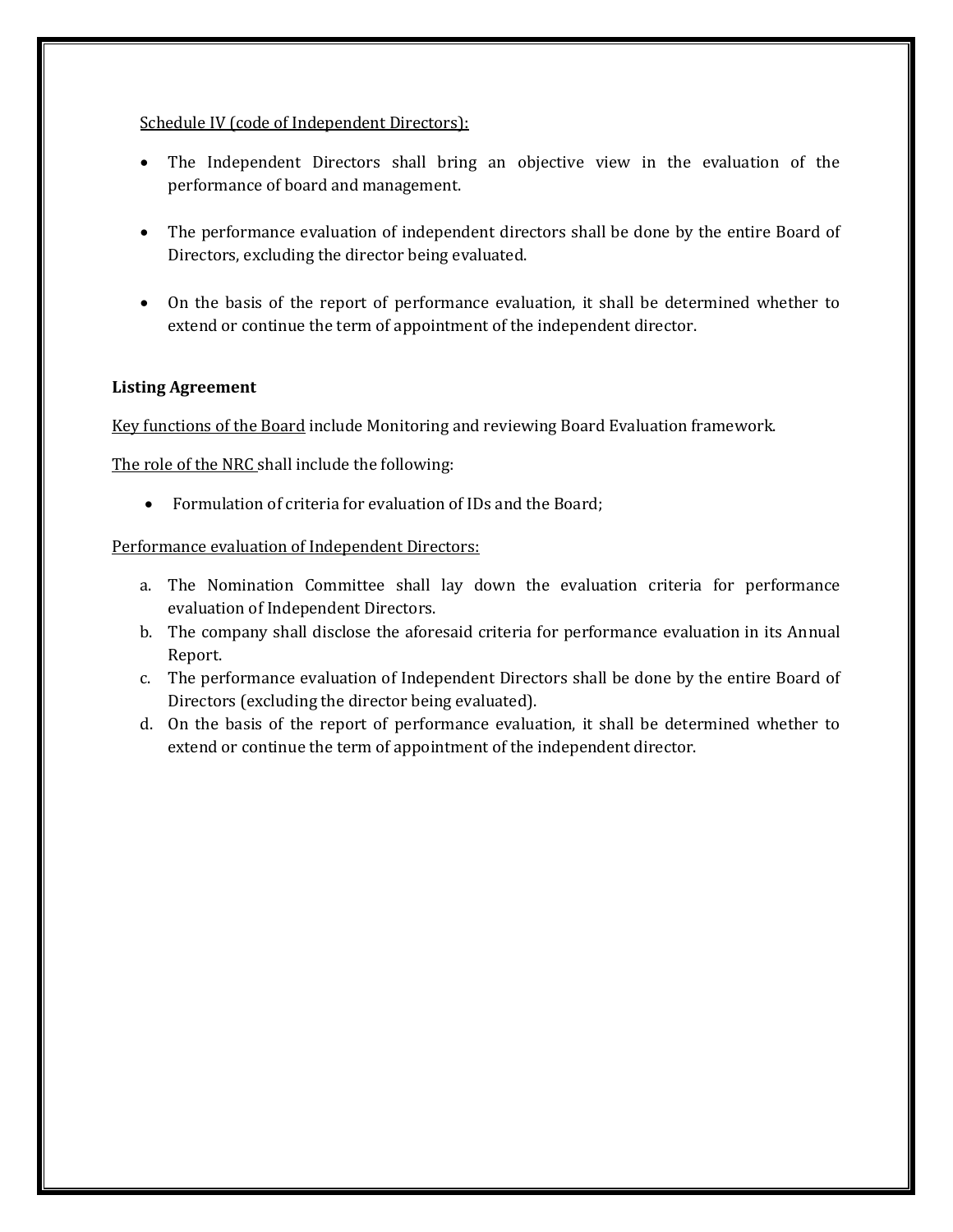# **EVALUATION OF PERFORMANCE OF DIRECTOR (PROFORMA)**

|   | <b>Name of Director</b>                                                                  |                                |
|---|------------------------------------------------------------------------------------------|--------------------------------|
|   | Criteria                                                                                 | <b>Views of the Evaluators</b> |
| 1 | Attendance                                                                               |                                |
| 2 | Preparedness for the Board Meeting                                                       |                                |
| 3 | Contribution in the Board room using<br>expertise & knowledge and experience &<br>wisdom |                                |
| 4 | Independence of views and judgment                                                       |                                |
| 5 | Interpersonal relationship                                                               |                                |
| 6 | shareholders'<br>Safeguarding<br>minority<br>interest                                    |                                |
| 7 | Facilitating<br>best Corporate<br>Governance<br>practices                                |                                |
| 8 | Ownership of value building                                                              |                                |

| <b>Process</b>                                                       |
|----------------------------------------------------------------------|
| Objective (narrative assessment) by all the Directors except himself |

## **SUMMARY OF PERFORMANCE ASSESSMENT PROCESS OF BOARD COMMITTEES**

|   | <b>Audit Committee</b>                    |
|---|-------------------------------------------|
|   | General                                   |
| 2 | Deliverance of allocated responsibilities |
| 3 | <b>Qualitative Assessment</b>             |
| 4 | Summation: Overall Evaluation             |

|   | <b>Compliance Committee</b>               |
|---|-------------------------------------------|
|   | General                                   |
| ▵ | Deliverance of allocated responsibilities |
| 3 | <b>Qualitative Assessment</b>             |
|   | Summation: Overall Evaluation             |

| <b>Nomination &amp; Remuneration Committee</b> |
|------------------------------------------------|
| General                                        |
| Deliverance of allocated responsibilities      |
| <b>Qualitative Assessment</b>                  |